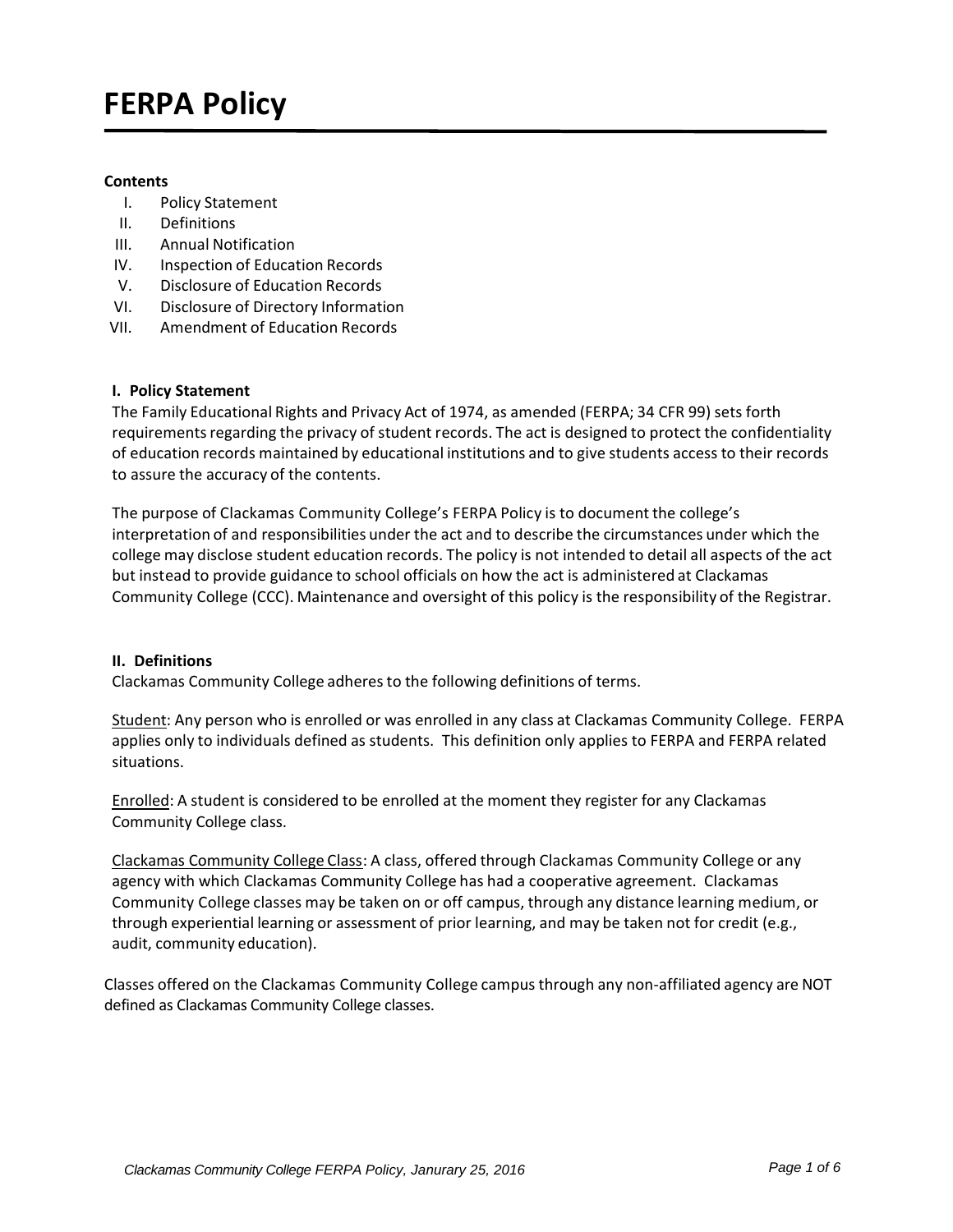Education Record: Any record directly related to a student and maintained by the college or by a party acting for the college. Education records may be in any medium including, but not limited to: handwriting, print, computer media (including electronic databases, learning management systems, and email), videotape, audiotape, film, microfilm, and microfiche.

The following are NOT defined as education records:

- *Sole possession records*: Records or private notes that are kept in the sole possession of the maker, are used only as a personal memory aid, and are not accessible or revealed to any other person except a temporary substitute for the maker. Any record that is made in conjunction with a student or other school official is NOT a sole possession record.
- *Law enforcement unit records*: Records that are created, maintained, and used by Campus Security solely for law enforcement purposes.
- *Employment records*: Records relating to individuals who are employed by the institution, unless employed as a result of their status as students (e.g., work‐study).
- *Treatment records*: Only in cases where litigation is being brought forward by the student claiming that treatment services were inadequate.
- *Alumni records*: Records that contain only information obtained after the individual is no longer a student.

School Official: An employee or agent of the college who acts in the student's educational interest. The following are defined as school officials:

- Any person employed by the college in an administrative, supervisory, academic, research, or support position.
- Any person employed by any agency with which the college has had a cooperative agreement that offers Clackamas Community College classes (e.g., Advanced College Credit instructors)
- School officials of any institution with an active co-enrollment agreement with the college.
- Any person elected to CCC's Board of Education.
- Students employed by the college in any capacity (e.g., work‐study).
- Students, alumni, or volunteers serving on an official college committee.
- Students, alumni, or volunteers performing tasks in support of the work of the college under direct control of a college employee (e.g., Peer Assistants).
- Students and alumni who are officers of a recognized student organization.
- Any person employed or contracted by the college on a temporary basis to perform a specific task under direct control of the college (e.g., attorneys, auditors).
- Any person or entity employed or contracted by the college to perform professional or support services that would otherwise be performed by college employees (e.g., recruiting, clerical tasks, and technical support) and who is under the direct control of the college.
- Site supervisors for student internships are considered school officials if they are providing any type of evaluation.

Legitimate Educational Interest: A school official has a legitimate educational interest in accessing or reviewing a student's educational records, if the school official is:

- Performing a task that is specified in his or her position description or contract;
- Performing a task related to a student's education or to student discipline;
- **•** Providing a service or benefit related to the student or student's family (e.g., job placement, health insurance); or
- Maintaining safety and security on campus.

# Directory Information

Under FERPA, Clackamas Community College may disclose designated "directory information" without written consent at the discretion of the registrar. Directory information can be included in college publications or reported to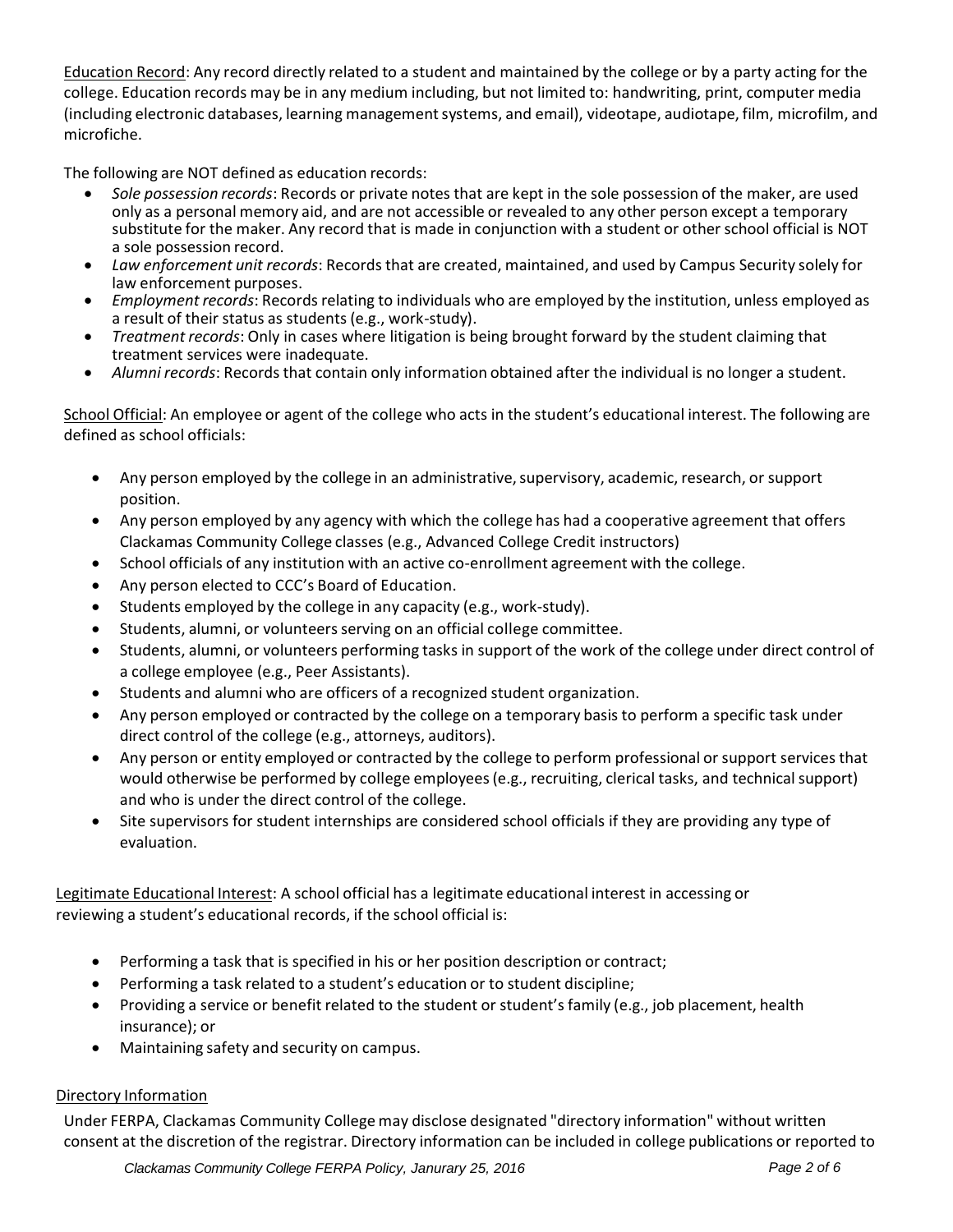outside agencies as per college policy. Clackamas Community College has designated the following information as directory information:

- Full name
- Enrollment status (e.g. half-time, full-time, and including number of credits)
- Enrollment dates
- Verification of certificate, degree, or honors and awards
- Residency status
- Major/Program
- Participation in athletics and activities (including weight/Height of team members)

The following information may be released by the Dean of Academic Foundations and Connections, Registrar or their designee:

- Address, telephone number
- Class location to Public Safety in case of health or safety emergencies

Exceptions to the above may include but are not limited to:

- Release of alumni names and addresses to our Foundation Office for communication with CCC graduates
- The release and posting of names of students receiving academic honors/awards
- Student athletes may sign a release of information form through the Athletic Department for the release of information regarding registration activity, grades and access to records by their coach or the athletic director. Other student groups may also sign similar releases through their department/group.

# **III. Annual Notification**

Students will be notified annually of their FERPA rights by email and through publication of a notification statement in the printed catalog. A printed copy of the notification is available from the Registrar in the Office of Enrollment Services on request.

# **IV. Inspection of Education Records**

# Procedure to Inspect Records

A student may request inspection of his or her education record by submitting a written, dated request to the college office that maintains the portion of the education record the student wishes to see. The request must specify as closely as possible the desired records.

Examples of offices that maintain education records include, but are not limited to, the Office of Enrollment Services (transcripts and academic records), academic departments, Office of Student and Academic Support Services (advising records, graduation records), human resources (student employment records), and financial aid (financial aid records). The Registrar in the Office of Enrollment Services is available to assist students in identifying the appropriate office(s) to which their request should be made.

The office will make the education record available to the student within forty‐five (45) days of receipt of the request, as follows:

- The office will contact the student to make an appointment to view the records in person.
- The office will review the records in advance of the appointment and remove any records for which the college retains the right to refuse access, as defined below.
- The student must show appropriate photo ID (Clackamas Community College ID card, valid driver's license, or valid passport) before viewing the records.
- A designated staff person will supervise the review of the contents of the record to ensure no records are removed at the time of inspection.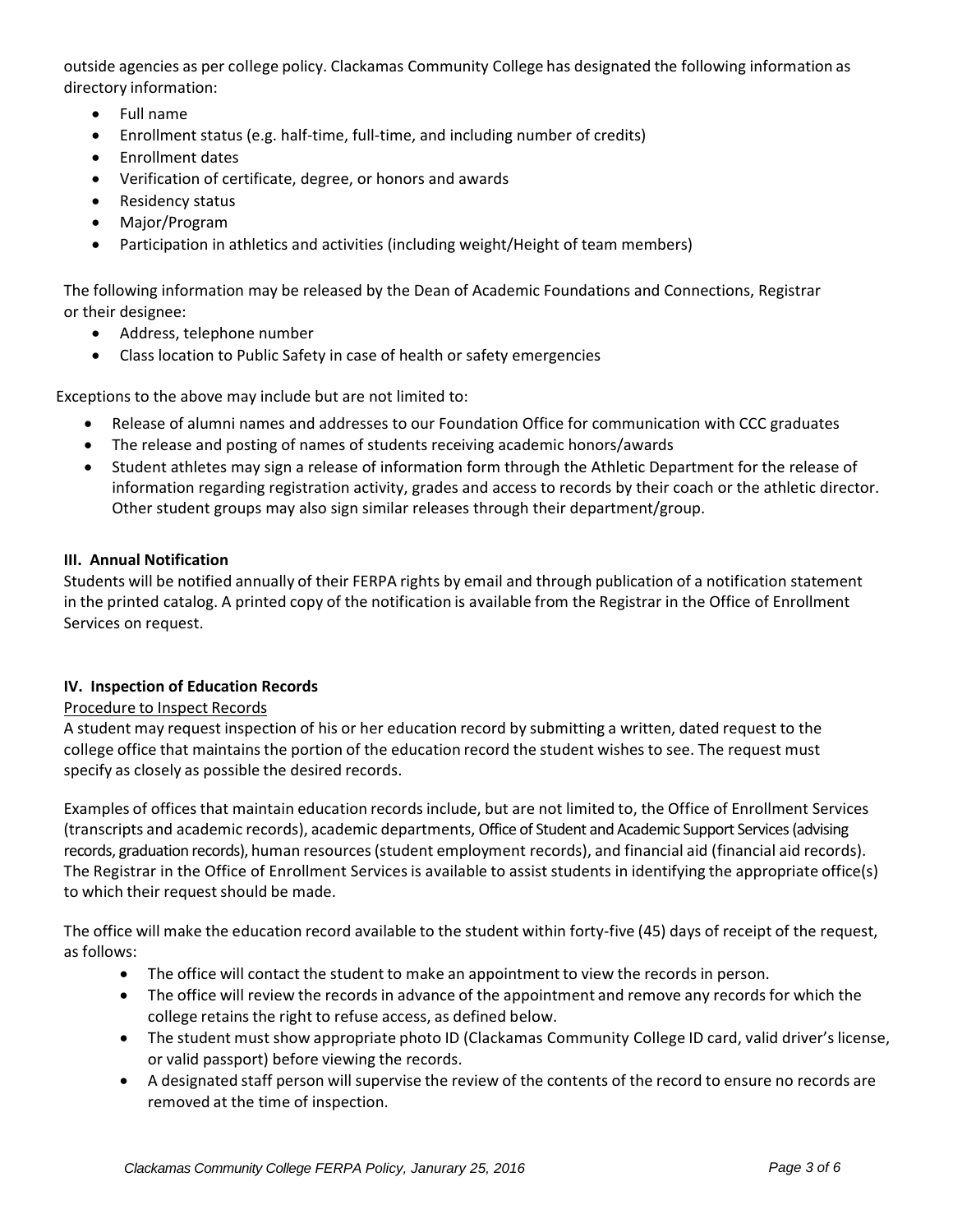Students who live more than 50 miles from Clackamas Community College or for whom the need to travel to the college represents a hardship that would effectively prevent the student from inspecting and reviewing the record, may request that copies of the record be mailed. The student should declare in the written request that he or she is unable to view the record in person and should list the address to which the records should be sent. The request must specify as closely as possible the desired records and must be signed and dated.

Note that once students have requested access to their education records, those records cannot be destroyed until inspection and review have been provided.

# Right of the College to Refuse Access

The college reserves the right to refuse access to the following records:

- Financial statements submitted by a parent, guardian, or spouse.
- Records that are excluded from the FERPA definition of education records.

When a record contains information about more than one student, the student may inspect and review only that portion of the record which relates to him or her.

Although the college will not deny a student access to his or her education records:

- The College reserves the right to deny a request for official transcript, diploma, or certificate if the student has an unpaid financial obligation to the college or the college has an unresolved disciplinary or academic action against the student.
- The College will not release back to the student original transcripts from other academic institutions or original test score reports.
- The College normally will not provide copies of any contents of the student record. Students are free to make notes concerning the contents of the record while they review it.

# **V. Disclosure of Education Records**

# Disclosure with Student Consent

A student may consent in writing to disclosure of personally identifiable information from his or her education record to a third party. The student's written consent can be provided by filling out a "Permission to Release Education and Student Financial Record Information" form and submitting it to the Office of Enrollment Services. Other written requests and forms will be accepted as long as it is signed by the student.

# Power of Attorney

Educational records may be disclosed to a third party who has a properly executed power of attorney for a student. The power of attorney must specifically authorize access to academic records or be a general power of attorney that covers any and all documents. If all legal requirements are met, the individual listed on the power of attorney will be treated in the same manner as would the student.

# Disclosure Without Student Consent

The college may disclose personally identifiable information from an education record without the student's prior written consent only under the exceptions permitted by the act. These exceptions include, but are not limited to, disclosure of education records to the following:

- School officials with a legitimate educational interest in the specific records.
- Persons or organizations providing financial aid to students provided the information is necessary to determine eligibility or amount of aid or to enforce the terms and conditions of the aid. *The college does NOT classify parents, spouses, or other family members or acquaintances as financial aid providers under this exception.*
- Accrediting organizations to carry out their functions.
- Organizations conducting certain studies for or on behalf of the college.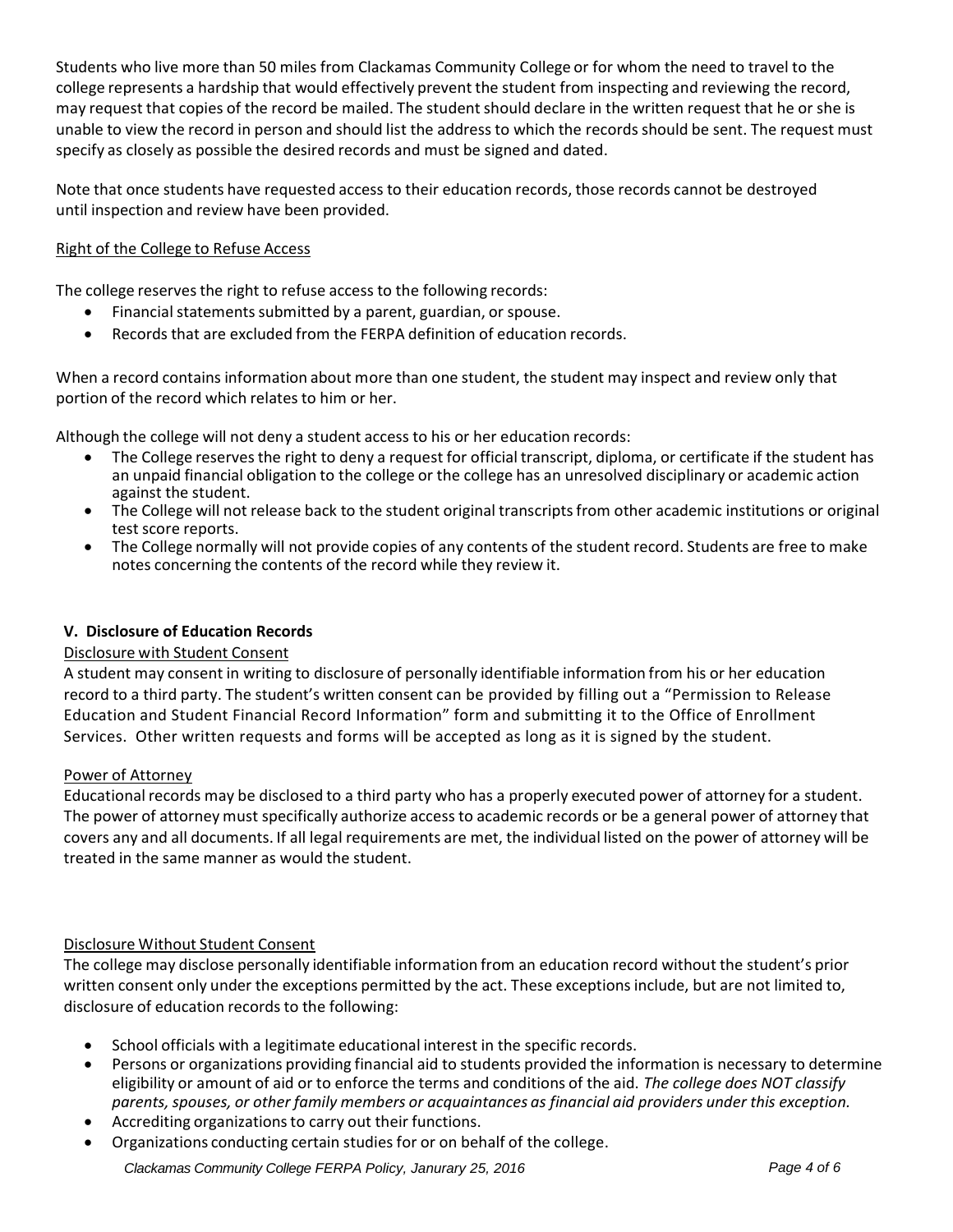- Appropriate parties in a health or safety emergency, as defined by the act.
- The Department of Defense for military recruiting purposes, as per # Solomon Amendment (under 32 CFR 216).
- Persons in compliance with a judicial order or a lawfully issued subpoena, provided that the college makes a reasonable attempt to notify the student in advance of disclosure.
- A court or administrative agency in the event of legal action between the college and a student, provided that the college makes a reasonable attempt to notify the student in advance of disclosure.
- Veterans Administration officials (under 38 USC 1790(c)).

Although FERPA permits disclosure of education records to parents who declared the student as a dependent on their most recent Federal Income Tax form, Clackamas Community College does NOT disclose information to parents under this exception.

## Records of Deceased Students

Education records are no longer protected under FERPA after a student's death; consequently the disposition of records pertaining to a deceased individual is not a FERPA issue but a matter of institutional policy. Clackamas Community College maintains full discretion in deciding whether, and under what conditions, education records of deceased students should be disclosed.

In general, the college will not release education records without written authorization of the executor/executrix of the deceased student's estate or next of kin, *if an executor/executrix has not been appointed.*

A request made by someone other than executor/executrix or next of kin for the education records of a deceased student, must submit a written request to the Registrar in the Office of Enrollment Services specifying the requester's name, relationship to the deceased, and reason for the request. Additionally, the requester must provide a death certificate or obituary notice as proof of death. The request will be reviewed by an appropriate set of individuals that will at least include the Registrar and the Associate Dean of Enrollment and Student Services, who will make the determination on a case‐by‐case basis.

# **VI. Disclosure of Directory Information**

Under FERPA, directory information may appear in public documents and may be disclosed to any person or entity without student consent. It is the policy of Clackamas Community College to disclose directory information as follows:

- Clackamas Community College generally releases the following directory information upon request: full name, enrollment status (e.g. half-time, full-time), verification of certificate or degree award, residency status, major/program, participation in athletics and activities, and weight/height of members of athletic teams. However, the following caveats should be noted:
	- o The college reserves the right to refuse to release directory information to any person or entity at any time.
	- o School officials are never required to release directory information. Any school official who has concerns about a request should decline to provide the information and consult with the Registrar.
- Clackamas Community College does NOT release lists of directory information to any person or agency making unsolicited requests.
- Directory information will NOT be released without the student's written consent if the student has submitted in writing to the Registrar a request for non‐disclosure of directory information, as outlined in the annual notification statement.
	- o Request for non‐disclosure applies to all directory information and cannot be applied selectively to certain items of directory information.
	- o Request for non‐disclosure does not include the right to be anonymous in the classroom or other class environment or to impede routine classroom communication and interactions.
	- o Directory information of students who have requested non‐disclosure may be released under any of the exceptions permitted by the act, as outlined under *Disclosure Without Student Consent.*